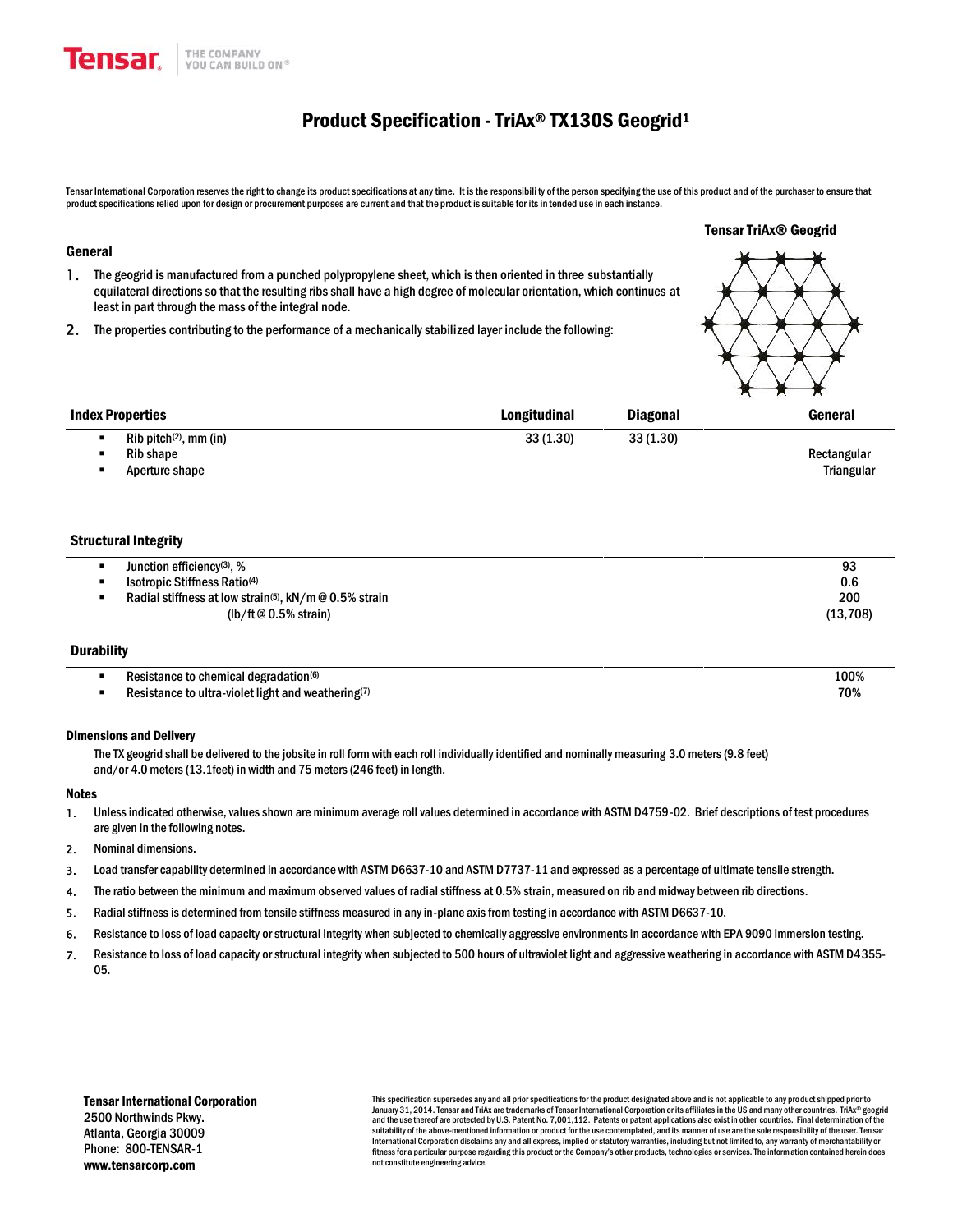# Product Specification -TriAx® TX140 Geogrid

Tensar International Corporation reserves the right to change its product specifications at any time. It is the responsibili ty of the person specifying the use of this product and of the purchaser to ensure that product specifications relied upon for design or procurement purposes are current and that the product is suitable for its intended use in each instance.

## General

- **1.** The geogrid is manufactured from a punched polypropylene sheet, which is then oriented in three substantially equilateral directions so that the resulting ribs shall have a high degree of molecular orientation, which continues at least in part through the mass of the integral node.
- **2.** The properties contributing to the performance of a mechanically stabilized layer include the following:



|   | <b>Index Properties</b>       | Longitudinal             | <b>Diagonal</b> | <b>Transverse</b> | General           |
|---|-------------------------------|--------------------------|-----------------|-------------------|-------------------|
| л | $Rib$ pitch $(2)$ , mm (in)   | 40 (1.60)                | 40 (1.60)       | -                 |                   |
|   | Mid-rib depth $(2)$ , mm (in) | $\overline{\phantom{0}}$ | 1.2(0.05)       | 1.2(0.05)         |                   |
|   | Mid-rib width $(2)$ , mm (in) | $\overline{\phantom{0}}$ | 1.1(0.04)       | 1.1(0.04)         |                   |
|   | <b>Rib shape</b>              |                          |                 |                   | Rectangular       |
|   | Aperture shape                |                          |                 |                   | <b>Triangular</b> |
|   |                               |                          |                 |                   |                   |

# Structural Integrity

| Junction efficiency(3), %                                                   | 93        |
|-----------------------------------------------------------------------------|-----------|
| Isotropic Stiffness Ratio <sup>(4)</sup>                                    | 0.6       |
| Radial stiffness at low strain <sup>(5)</sup> , $kN/m \otimes 0.5\%$ strain | 225       |
| ( $\frac{1}{10}$ /ft @ 0.5% strain)                                         | (15, 430) |
|                                                                             |           |

## **Durability**

| Resistance to chemical degradation <sup>(6)</sup>            | 100%                 |
|--------------------------------------------------------------|----------------------|
| Resistance to ultra-violet light and weathering $(7)$<br>. . | 70%<br>$\sim$ $\sim$ |

### Dimensions and Delivery

The TX geogrid shall be delivered to the jobsite in roll form with each roll individually identified. Rolls are shipped with nominal measurements: 3.0 meters (9.8 feet) in width by 75 meters (246 feet) in length, 4.0 meters (13.1feet) in width by 75 meters (246 feet) in length, and 4.87 meters (16 feet) in width by 100 meters (328 feet) in length.

#### **Notes**

- **1.** Unless indicated otherwise, values shown are minimum average roll values determined in accordance with ASTM D4759-02. Brief descriptions of test procedures are given in the following notes.
- **2.** Nominal dimensions.
- **3.** Load transfer capability determined in accordance with ASTM D6637-10 and ASTM D7737-11 and expressed as a percentage of ultimate tensile strength.
- **4.** The ratio between the minimum and maximum observed values of radial stiffness at 0.5% strain, measured on rib and midway between rib directions.
- **5.** Radial stiffness is determined from tensile stiffness measured in any in-plane axis from testing in accordance with ASTM D6637-10.
- **6.** Resistance to loss of load capacity or structural integrity when subjected to chemically aggressive environments in accordance with EPA 9090 immersion testing.
- **7.** Resistance to loss of load capacity or structural integrity when subjected to 500 hours of ultraviolet light and aggressive weathering in accordance with ASTM D4355-05.

Tensar International Corporation 2500 Northwinds Pkwy. Atlanta, Georgia 30009 Phone: 800-TENSAR-1 www.tensar-international.com

This specification supersedes any and all prior specifications for the product designated above and is not applicable to any product shipped prior to January 31, 2014. Tensar and TriAx are trademarks of Tensar International Corporation or its affiliates in the US and many other countries. TriAx® geogrid and the use thereof are protected by U.S. Patent No. 7,001,112. Patents or patent applications also exist in other countries. Final determination of the suitability of the above-mentioned information or product for the use contemplated, and its manner of use are the sole responsibility of the user. Tensar International Corporation disclaims any and all express, implied or statutory warranties, including but not limited to, any warranty of merchantability or fitness for a particular purpose regarding this product or the Company's other products, technologies or services. The information contained herein does not constitute engineering advice.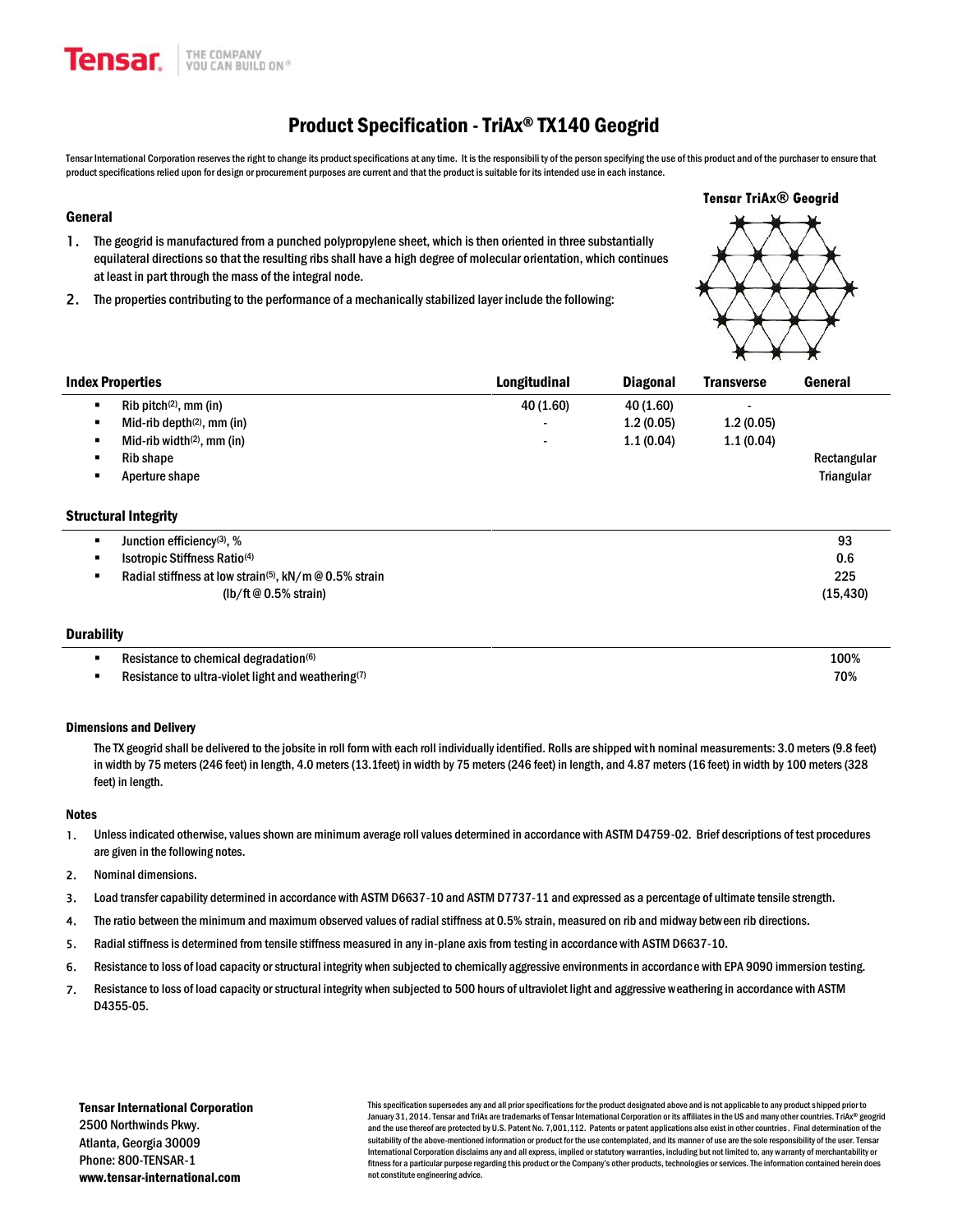# Product Specification - TriAx® TX150L Geogrid<sup>1</sup>

Tensar International Corporation reserves the right to change its product specifications at any time. It is the responsibili ty of the person specifying the use of this product and of the purchaser to ensure that product specifications relied upon for design or procurement purposes are current and that the product is suitable for its intended use in each instance.

### General

- **1.** The geogrid is manufactured from a punched polypropylene sheet, which is then oriented in three substantially equilateral directions so that the resulting ribs shall have a high degree of molecular orientation, which continues at least in part through the mass of the integral node.
- **2.** The properties contributing to the performance of a mechanically stabilized layer include the following:



| <b>Index Properties</b>              | Longitudinal | <b>Diagonal</b> | General     |
|--------------------------------------|--------------|-----------------|-------------|
| $Rib$ pitch <sup>(2)</sup> , mm (in) | 57(2.24)     | 57(2.24)        |             |
| Rib shape                            |              |                 | Rectangular |
| Aperture shape                       |              |                 | Triangular  |

# Structural Integrity

| 93        |
|-----------|
| 0.6       |
| 750.000   |
| 325       |
| (22, 270) |
|           |

# **Durability**

| Resistance to chemical degradation(1)                          | 100%                 |
|----------------------------------------------------------------|----------------------|
| Resistance to ultra-violet light and weathering <sup>(8)</sup> | 70%<br>$\sim$ $\sim$ |

### Dimensions and Delivery

The TX geogrid shall be delivered to the jobsite in roll form with each roll individually identified and nominally measuring 4.0 meters (13.1feet) in width and 75 meters(246 feet) in length.

#### Notes

- **1.** Unless indicated otherwise, values shown are minimum average roll values determined in accordance with ASTM D4759-02. Brief descriptions of test procedures are given in the following notes.
- **2.** Nominal dimensions.
- **3.** Load transfer capability determined in accordance with ASTM D6637-10 and ASTM D7737-11 and expressed as a percentage of ultimate tensile strength.
- **4.** The ratio between the minimum and maximum observed values of radial stiffness at 0.5% strain, measured on rib and midway between rib directions.
- **5.** Determined in accordance with ASTM D7748/D7748M-14.
- **6.** Radial stiffness is determined from tensile stiffness measured in any in-plane axis from testing in accordance with ASTM D6637-10.
- **7.** Resistance to loss of load capacity or structural integrity when subjected to chemically aggressive environments in accordance with EPA 9090 immersion testing.
- **8.** Resistance to loss of load capacity or structural integrity when subjected to 500 hours of ultraviolet light and aggressive weathering in accordance with ASTM D4355-05.

Tensar International Corporation 2500 Northwinds Pkwy. Atlanta, Georgia 30009 Phone: 800-TENSAR-1 www.tensarcorp.com

This specification supersedes any and all prior specifications for the product designated above and is not applicable to any product shipped prior to January 31, 2016. Tensar and TriAx are trademarks of Tensar International Corporation or its affiliates in the US and many other countries. TriAx® geogrid and the use thereof are protected by U.S. Patent No. 7,001,112. Patents or patent applications also exist in other countries. Final determination of the suitability of the above-mentioned information or product for the use contemplated, and its manner of use are the sole responsibility of the user. Tensar International Corporation disclaims any and all express, implied or statutory warranties, including but not limited to, any warranty of merchantability or fitness for a particular purpose regarding this product or the Company's other products, technologies or services. The information contained herein does not constitute engineering advice.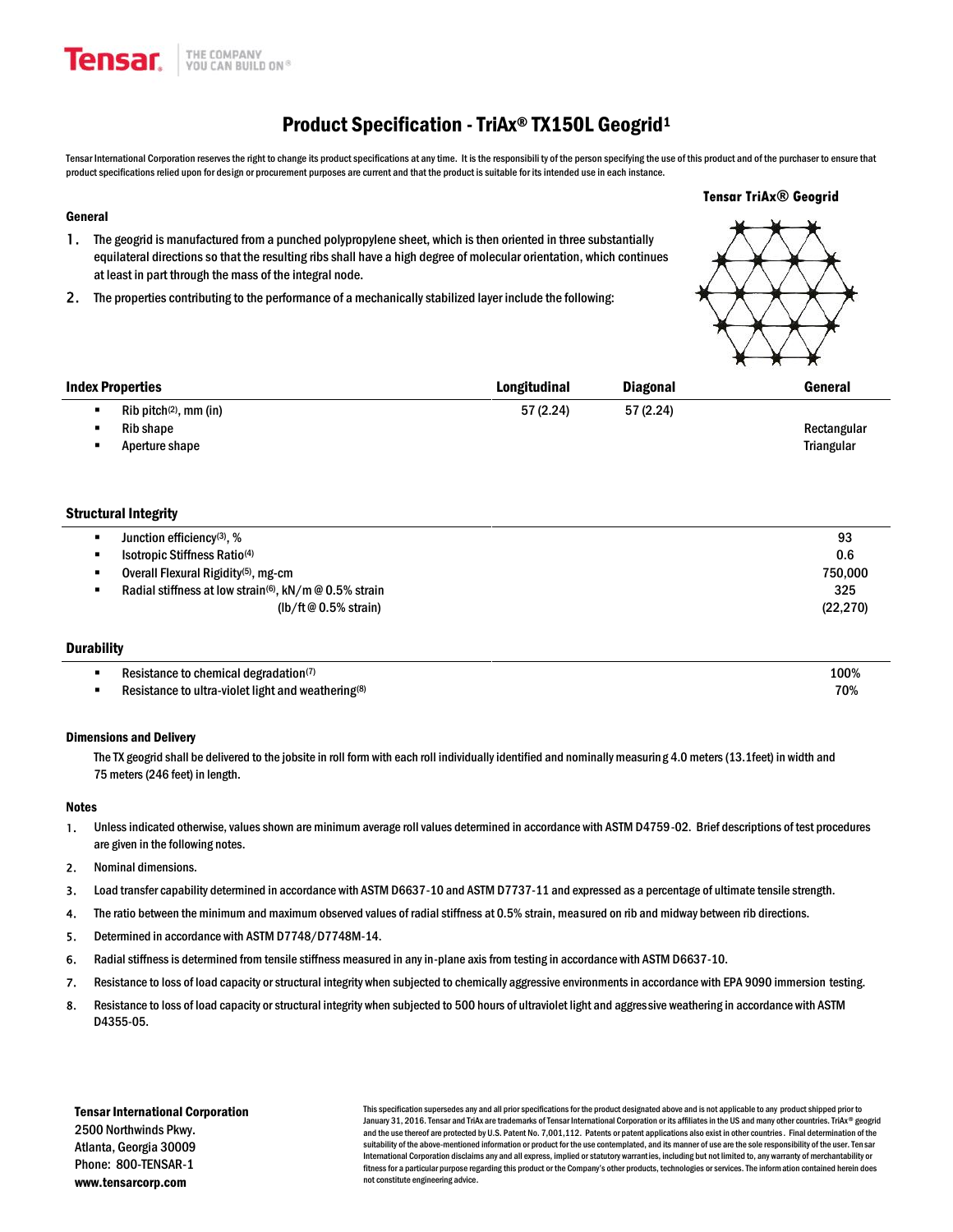# Product Specification -TriAx® TX160 Geogrid

Tensar International Corporation reserves the right to change its product specifications at any time. It is the responsibili ty of the person specifying the use of this product and of the purchaser to ensure that product specifications relied upon for design or procurement purposes are current and that the product is suitable for its intended use in each instance.

**Tensar TriAx® Geogrid**

## General

- **1.** The geogrid is manufactured from a punched polypropylene sheet, which is then oriented in three substantially equilateral directions so that the resulting ribs shall have a high degree of molecular orientation, which continues at least in part through the mass of the integral node.
- **2.** The properties contributing to the performance of a mechanically stabilized layer include the following:

|                                                                    |              |           | $\overline{\phantom{a}}$<br>$\sqrt{ }$ | $\overline{ }$ |
|--------------------------------------------------------------------|--------------|-----------|----------------------------------------|----------------|
| <b>Index Properties</b>                                            | Longitudinal | Diagonal  | <b>Transverse</b>                      | General        |
| $Rib$ pitch $(2)$ , mm (in)                                        | 40 (1.60)    | 40 (1.60) |                                        |                |
| Mid-rib depth $(2)$ , mm (in)                                      |              | 1.6(0.06) | 1.4(0.06)                              |                |
| Mid-rib width $(2)$ , mm (in)<br>٠                                 |              | 1.0(0.04) | 1.2(0.05)                              |                |
| Rib shape<br>٠                                                     |              |           |                                        | Rectangular    |
| Aperture shape                                                     |              |           |                                        | Triangular     |
| <b>Structural Integrity</b>                                        |              |           |                                        |                |
| Junction efficiency <sup>(3)</sup> , %                             |              |           |                                        | 93             |
| Isotropic Stiffness Ratio <sup>(4)</sup>                           |              |           |                                        | 0.6            |
| Radial stiffness at low strain <sup>(5)</sup> , kN/m @ 0.5% strain |              |           |                                        | 300            |
| (lb/ft $@0.5\%$ strain)                                            |              |           |                                        | (20, 580)      |
|                                                                    |              |           |                                        |                |
| <b>Durability</b>                                                  |              |           |                                        |                |

| e to chemical degradation®<br>rance                   | 100%<br>. |
|-------------------------------------------------------|-----------|
| e to ultra-violet light and weathering(7)<br>.istance | 70%       |

# Dimensions and Delivery

The TX geogrid shall be delivered to the jobsite in roll form with each roll individually identified. Rolls are shipped with nominal measurements: 3.0 meters (9.8 feet) in width by 75 meters (246 feet) in length, 4.0 meters (13.1feet) in width by 75 meters (246 feet) in length, and 4.87 meters (16 feet) in width by 100 meters (328 feet) in length.

#### **Notes**

- **1.** Unless indicated otherwise, values shown are minimum average roll values determined in accordance with ASTM D4759-02. Brief descriptions of test procedures are given in the following notes.
- **2.** Nominal dimensions.
- **3.** Load transfer capability determined in accordance with ASTM D6637-10 and ASTM D7737-11 and expressed as a percentage of ultimate tensile strength.
- **4.** The ratio between the minimum and maximum observed values of radial stiffness at 0.5% strain, measured on rib and midway between rib directions.
- **5.** Radial stiffness is determined from tensile stiffness measured in any in-plane axis from testing in accordance with ASTM D6637-10.
- **6.** Resistance to loss of load capacity or structural integrity when subjected to chemically aggressive environments in accordance with EPA 9090 immersion testing.
- **7.** Resistance to loss of load capacity or structural integrity when subjected to 500 hours of ultraviolet light and aggressive weathering in accordance with ASTM D4355-05.

Tensar International Corporation 2500 Northwinds Pkwy. Atlanta, Georgia 30009 Phone: 800-TENSAR-1 www.tensarcorp.com

This specification supersedes any and all prior specifications for the product designated above and is not applicable to any product shipped prior to January 31, 2014. Tensar and TriAx are trademarks of Tensar International Corporation or its affiliates in the US and many other countries. TriAx® geogrid and the use thereof are protected by U.S. Patent No. 7,001,112. Patents or patent applications also exist in other countries. Final determination of the suitability of the above-mentioned information or product for the use contemplated, and its manner of use are the sole responsibility of the user. Tensar International Corporation disclaims any and all express, implied or statutory warranties, including but not limited to, any warranty of merchantability or fitness for a particular purpose regarding this product or the Company's other products, technologies or services. The information contained herein does not constitute engineering advice.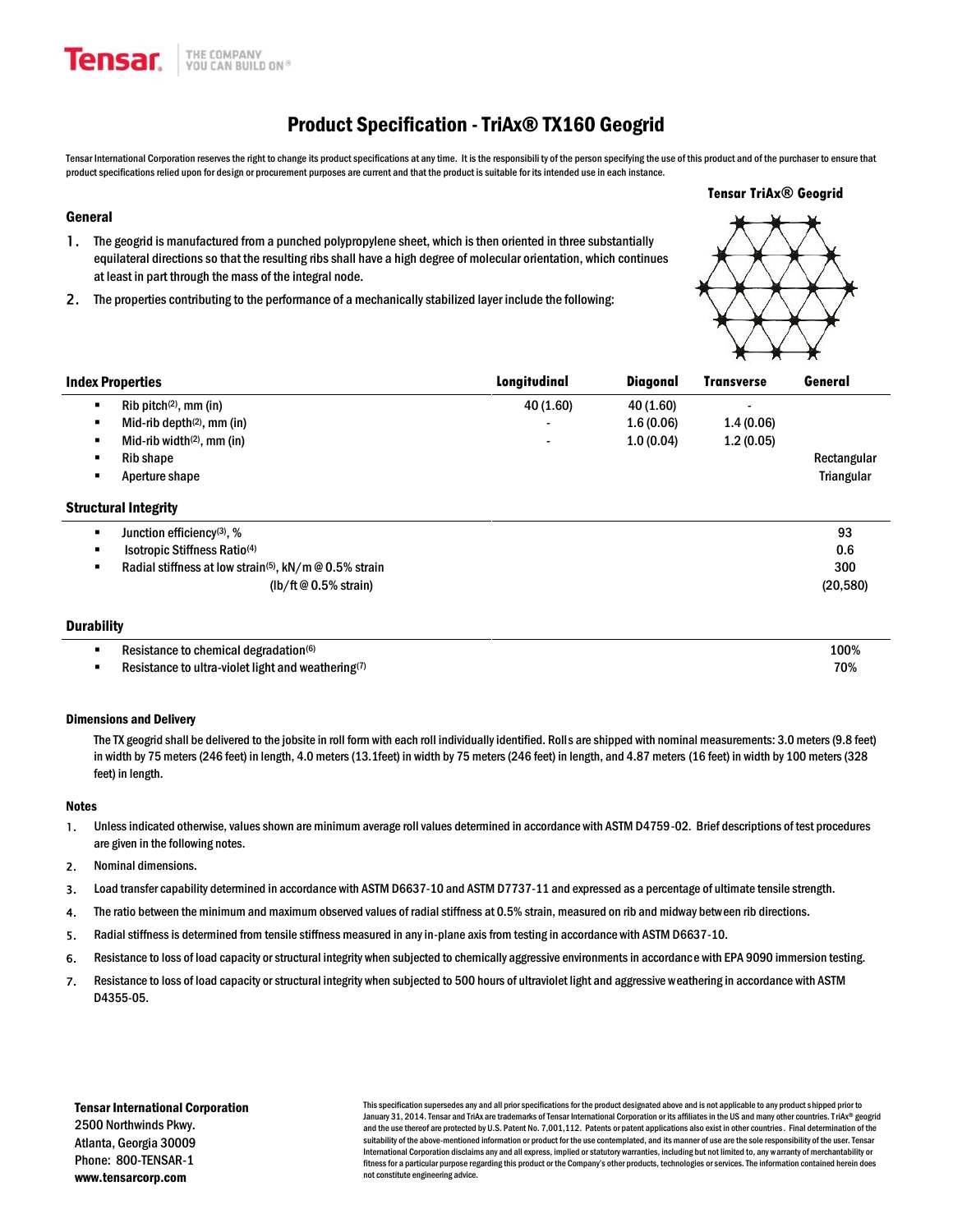

# Product Specification -TriAx® TX5 Geogrid

Tensar International Corporation reserves the right to change its product specifications at any time. It is the responsibili ty of the person specifying the use of this product and of the purchaser to ensure that product specifications relied upon for design or procurement purposes are current and that the product is suitable for its intended use in each instance.

**Tensar TriAx® Geogrid**

### General

- **1.** The geogrid is manufactured from a punched polypropylene sheet, which is then oriented in three substantially equilateral directions so that the resulting ribs shall have a high degree of molecular orientation, which continues at least in part through the mass of the integral node.
- **2.** The properties contributing to the performance of a mechanically stabilized layer include the following:

| <b>Index Properties</b> |                               | Longitudinal             | <b>Diagonal</b> | <b>Transverse</b> | General           |
|-------------------------|-------------------------------|--------------------------|-----------------|-------------------|-------------------|
| ٠                       | $Rib$ pitch $(1)$ , mm (in)   | 40 (1.60)                | 40 (1.60)       | $\blacksquare$    |                   |
| ٠                       | Mid-rib depth $(1)$ , mm (in) | $\blacksquare$           | 1.3(0.05)       | 1.2(0.05)         |                   |
| ٠                       | Mid-rib width $(1)$ , mm (in) | $\overline{\phantom{0}}$ | 0.9(0.04)       | 1.2(0.05)         |                   |
| ٠                       | Rib shape                     |                          |                 |                   | Rectangular       |
| $\blacksquare$          | Aperture shape                |                          |                 |                   | <b>Triangular</b> |

# Dimensions and Delivery

The TX geogrid shall be delivered to the jobsite in roll form with each roll individually identified. Rolls are shipped with nominal measurements: 3.0 meters (9.8 feet) in width by 75 meters (246 feet) in length, 4.0 meters (13.1feet) in width by 75 meters (246 feet) in length, and 4.87 meters (16 feet) in width by 100 meters (328 feet) in length.

#### Notes

**1.** Nominal dimensions.

This specification supersedes any and all prior specifications for the product designated above and is not applicable to any product shipped prior to February 1, 2012. Tensar and TriAx are trademarks of Tensar International Corporation or its affiliates in the US and many other countries. TriAx® geogrid and the use thereof are protected by U.S. Patent No. 7,001,112. Patents or patent applications also exist in other countries. Final det ermination of the suitability of the above-mentioned information or product for the use contemplated, and its manner of use are the sole responsibility of the user. Tensar International Corporation disclaims any and all express, implied or statutory warranties, including but not limited to, any warranty of merchantability or fitness for a particular purpose regarding this product or the Company's other products, technologies or services. The information contained herein does not constitute engineering advice.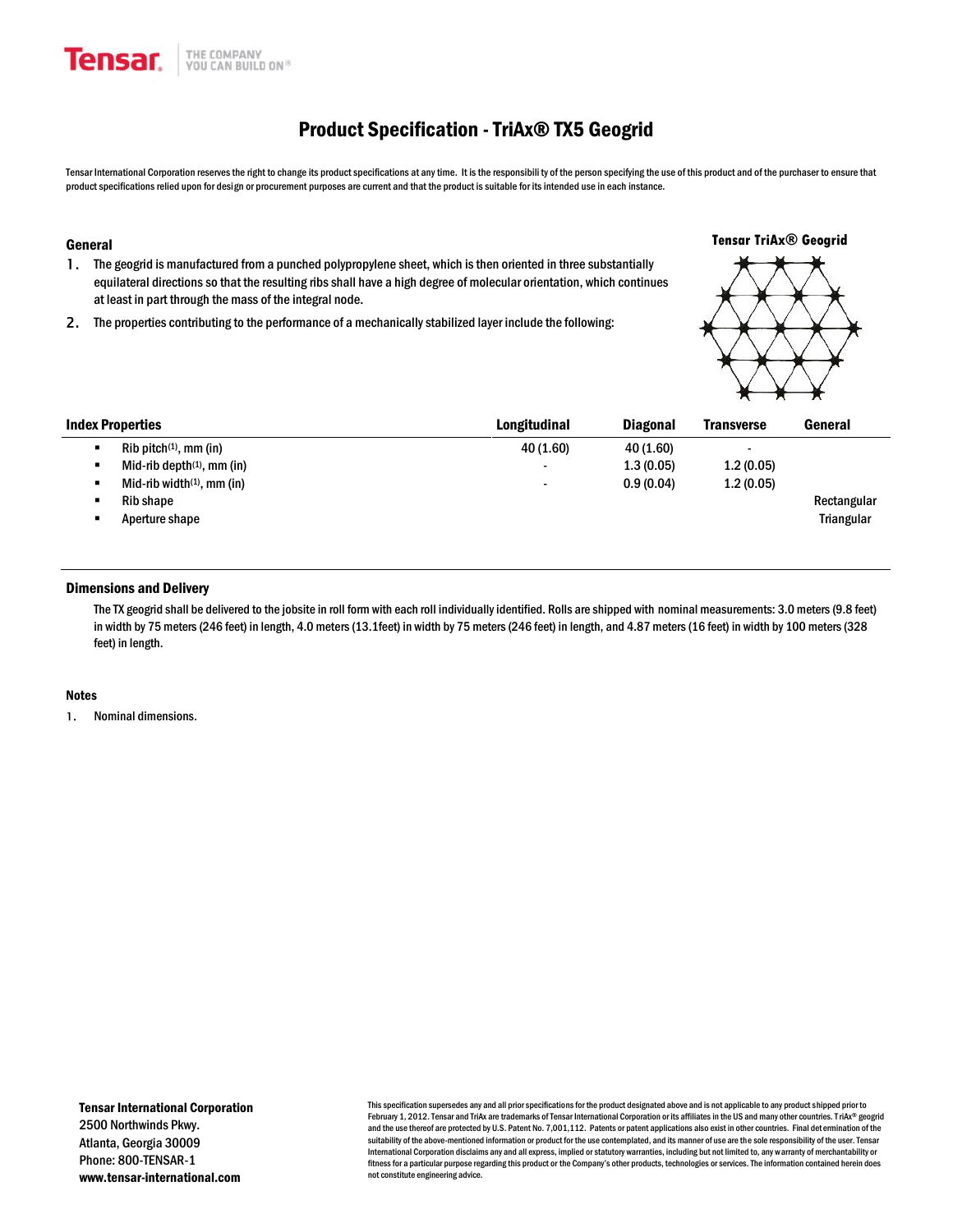# Product Specification -TriAx® TX7 Geogrid

Tensar International Corporation reserves the right to change its product specifications at any time. It is the responsibili ty of the person specifying the use of this product and of the purchaser to ensure that product specifications relied upon for design or procurement purposes are current and that the product is suitable for its intended use in each instance.

#### General

**Tensar.** 

- **1.** The geogrid is manufactured from a punched polypropylene sheet, which is then oriented in three substantially equilateral directions so that the resulting ribs shall have a high degree of molecular orientation, which continues at least in part through the mass of the integral node.
- **2.** The properties contributing to the performance of a mechanically stabilized layer include the following:

THE COMPANY

YOU CAN BUILD ON®

**Tensar TriAx® Geogrid**

|                               |                          |                 | $\cdots$<br>$\cdots$<br>$\cdots$ |                   |
|-------------------------------|--------------------------|-----------------|----------------------------------|-------------------|
| <b>Index Properties</b>       | Longitudinal             | <b>Diagonal</b> | <b>Transverse</b>                | General           |
| $Rib$ pitch $(1)$ , mm (in)   | 40 (1.60)                | 40 (1.60)       |                                  |                   |
| Mid-rib depth $(1)$ , mm (in) | $\overline{\phantom{0}}$ | 2.0(0.08)       | 1.6(0.06)                        |                   |
| Mid-rib width $(1)$ , mm (in) | $\overline{\phantom{0}}$ | 1.0(0.04)       | 1.3(0.05)                        |                   |
| Rib shape                     |                          |                 |                                  | Rectangular       |
| Aperture shape                |                          |                 |                                  | <b>Triangular</b> |
|                               |                          |                 |                                  |                   |
|                               |                          |                 |                                  |                   |

# Dimensions and Delivery

The TX geogrid shall be delivered to the jobsite in roll form with each roll individually identified. Rolls are shipped with nominal measurements: 3.0 meters (9.8 feet) in width by 75 meters (246 feet) in length, 4.0 meters (13.1feet) in width by 75 meters (246 feet) in length, and 4.87 meters (16 feet) in width by 100 meters (328 feet) in length.

#### **Notes**

**1.** Nominal dimensions.

Tensar International Corporation 2500 Northwinds Pkwy. Atlanta, Georgia 30009 Phone: 800-TENSAR-1 www.tensarcorp.com

This specification supersedes any and all prior specifications for the product designated above and is not applicable to any product shipped prior to February 1, 2012. Tensar and TriAx are trademarks of Tensar International Corporation or its affiliates in the US and many other countries. TriAx® geogrid and the use thereof are protected by U.S. Patent No. 7,001,112. Patents or patent applications also exist in other countries. Final determination of the suitability of the above-mentioned information or product for the use contemplated, and its manner of use are the sole responsibility of the user. Tensar International Corporation disclaims any and all express, implied or statutory warranties, including but not limited to, any warranty of merchantability or fitness for a particular purpose regarding this product or the Company's other products, technologies or services. The information contained herein does not constitute engineering advice.